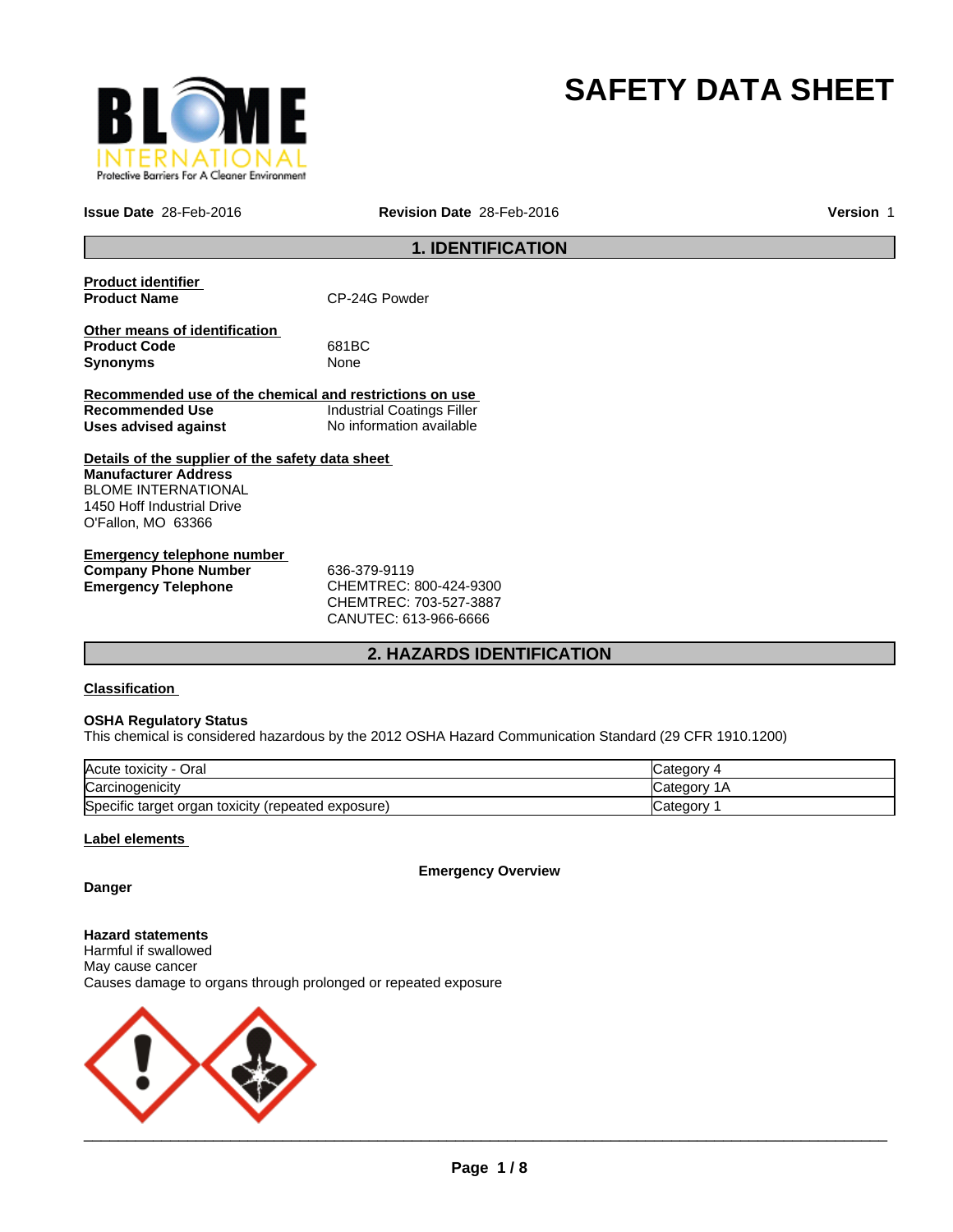#### **Appearance** powder **Physical state** Solid **Odor** None

 $\overline{\phantom{a}}$  ,  $\overline{\phantom{a}}$  ,  $\overline{\phantom{a}}$  ,  $\overline{\phantom{a}}$  ,  $\overline{\phantom{a}}$  ,  $\overline{\phantom{a}}$  ,  $\overline{\phantom{a}}$  ,  $\overline{\phantom{a}}$  ,  $\overline{\phantom{a}}$  ,  $\overline{\phantom{a}}$  ,  $\overline{\phantom{a}}$  ,  $\overline{\phantom{a}}$  ,  $\overline{\phantom{a}}$  ,  $\overline{\phantom{a}}$  ,  $\overline{\phantom{a}}$  ,  $\overline{\phantom{a}}$ 

#### **Precautionary Statements - Prevention**

Obtain special instructions before use Do not handle until all safety precautions have been read and understood Use personal protective equipment as required Wash face, hands and any exposed skin thoroughly after handling Do not eat, drink or smoke when using this product Do not breathe dust/fume/gas/mist/vapors/spray

#### **Precautionary Statements - Response**

IF exposed or concerned: Get medical advice/attention IF SWALLOWED: Call a POISON CENTER or doctor/physician if you feel unwell Rinse mouth

#### **Precautionary Statements - Storage**

Store locked up

#### **Precautionary Statements - Disposal**

Dispose of contents/container to an approved waste disposal plant

#### **Hazards not otherwise classified (HNOC)**

Not applicable

#### **Other Information**

May be harmful in contact with skin. Harmful to aquatic life with long lasting effects.

#### **Unknown acute toxicity**

0% of the mixture consists of ingredient(s) of unknown toxicity

# **3. COMPOSITION/INFORMATION ON INGREDIENTS**

#### **Substance**

Not applicable

#### **Mixture**

| <b>Chemical Name</b>                                                                                             | <b>CAS No</b> | Weight-%   |  |
|------------------------------------------------------------------------------------------------------------------|---------------|------------|--|
| Quartz *                                                                                                         | 14808-60-7    | $60 - 100$ |  |
| Silicate(2-).<br>. hexafluoro-. disodium *                                                                       | 16893-85-9    | $5 - 10$   |  |
| Bentonite *                                                                                                      | 1302-78-9     | - 5        |  |
| . ₩⊤bis is a comparable of the comparative Nick comparable of bis bis an additional discussion of the comparable |               |            |  |

The exact percentage (concentration) of composition has been withheld as a trade secret.

### **4. FIRST AID MEASURES**

#### **Description of first aid measures**

| <b>General advice</b> | In case of accident or unwellness, seek medical advice immediately (show directions for<br>use or safety data sheet if possible). If symptoms persist, call a physician.                                                |
|-----------------------|-------------------------------------------------------------------------------------------------------------------------------------------------------------------------------------------------------------------------|
| Eye contact           | Immediately flush with plenty of water. After initial flushing, remove any contact lenses and<br>continue flushing for at least 15 minutes. Keep eye wide open while rinsing. If symptoms<br>persist, call a physician. |
| <b>Skin contact</b>   | Wash off immediately with soap and plenty of water while removing all contaminated<br>clothes and shoes. If symptoms persist, call a physician. Wash contaminated clothing<br>before reuse.                             |
| <b>Inhalation</b>     | Remove to fresh air. If breathing is irregular or stopped, administer artificial respiration.                                                                                                                           |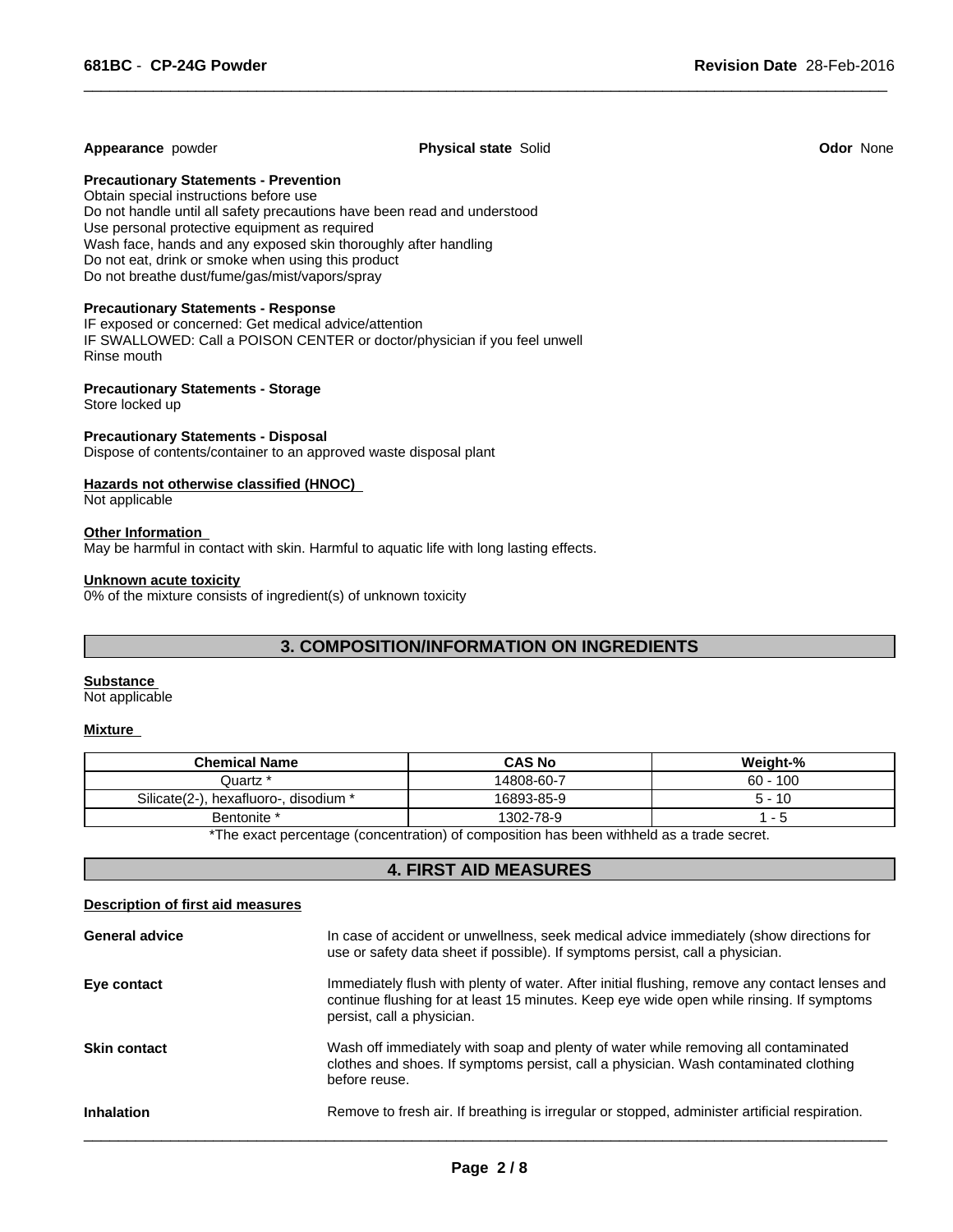|                                                             | Avoid direct contact with skin. Use barrier to give mouth-to-mouth resuscitation. If<br>symptoms persist, call a physician.                                                  |
|-------------------------------------------------------------|------------------------------------------------------------------------------------------------------------------------------------------------------------------------------|
| Ingestion                                                   | Call a physician or poison control center immediately. Do not induce vomiting without<br>medical advice. Rinse mouth. Never give anything by mouth to an unconscious person. |
| Self-protection of the first aider                          | Use personal protective equipment as required.                                                                                                                               |
| Most important symptoms and effects, both acute and delayed |                                                                                                                                                                              |
| <b>Symptoms</b>                                             | May cause redness and tearing of the eyes. Coughing and/ or wheezing.                                                                                                        |
|                                                             | Indication of any immediate medical attention and special treatment needed                                                                                                   |

 $\overline{\phantom{a}}$  ,  $\overline{\phantom{a}}$  ,  $\overline{\phantom{a}}$  ,  $\overline{\phantom{a}}$  ,  $\overline{\phantom{a}}$  ,  $\overline{\phantom{a}}$  ,  $\overline{\phantom{a}}$  ,  $\overline{\phantom{a}}$  ,  $\overline{\phantom{a}}$  ,  $\overline{\phantom{a}}$  ,  $\overline{\phantom{a}}$  ,  $\overline{\phantom{a}}$  ,  $\overline{\phantom{a}}$  ,  $\overline{\phantom{a}}$  ,  $\overline{\phantom{a}}$  ,  $\overline{\phantom{a}}$ 

**Note to physicians** Treat symptomatically.

# **5. FIRE-FIGHTING MEASURES**

#### **Suitable extinguishing media**

Use extinguishing measures that are appropriate to local circumstances and the surrounding environment.

**Unsuitable extinguishing media** No information available.

#### **Specific hazards arising from the chemical**

No information available.

**Explosion data Sensitivity to Mechanical Impact** None. **Sensitivity to Static Discharge** None.

# **Protective equipment and precautions for firefighters**

As in any fire, wear self-contained breathing apparatus pressure-demand, MSHA/NIOSH (approved or equivalent) and full protective gear.

|                                                                                         | <b>6. ACCIDENTAL RELEASE MEASURES</b>                                                                                             |  |
|-----------------------------------------------------------------------------------------|-----------------------------------------------------------------------------------------------------------------------------------|--|
|                                                                                         | <b>Personal precautions, protective equipment and emergency procedures</b>                                                        |  |
| <b>Personal precautions</b>                                                             | Use personal protective equipment as required. Avoid creating dust.                                                               |  |
| <b>Environmental precautions</b>                                                        |                                                                                                                                   |  |
| <b>Environmental precautions</b>                                                        | No information available.                                                                                                         |  |
| Methods and material for containment and cleaning up                                    |                                                                                                                                   |  |
| <b>Methods for containment</b><br>Prevent further leakage or spillage if safe to do so. |                                                                                                                                   |  |
| Methods for cleaning up                                                                 | Use personal protective equipment as required. Sweep up and shovel into suitable<br>containers for disposal. Avoid creating dust. |  |
|                                                                                         | 7. HANDLING AND STORAGE                                                                                                           |  |
| <b>Precautions for safe handling</b>                                                    |                                                                                                                                   |  |

| Advice on safe handling | Avoid contact with skin, eyes or clothing. Use personal protective equipment as required.<br>Wash contaminated clothing before reuse. Do not breathe dust/fume/gas/mist/vapors/spray.<br>Do not eat, drink or smoke when using this product. |
|-------------------------|----------------------------------------------------------------------------------------------------------------------------------------------------------------------------------------------------------------------------------------------|
|                         | Canditions for oafs sterage, including ony incompatibilities                                                                                                                                                                                 |

#### **Conditions for safe storage, including any incompatibilities**

| <b>Storage Conditions</b> | Keep container tightly closed in a dry and well-ventilated place. Keep out of the reach of |
|---------------------------|--------------------------------------------------------------------------------------------|
|                           |                                                                                            |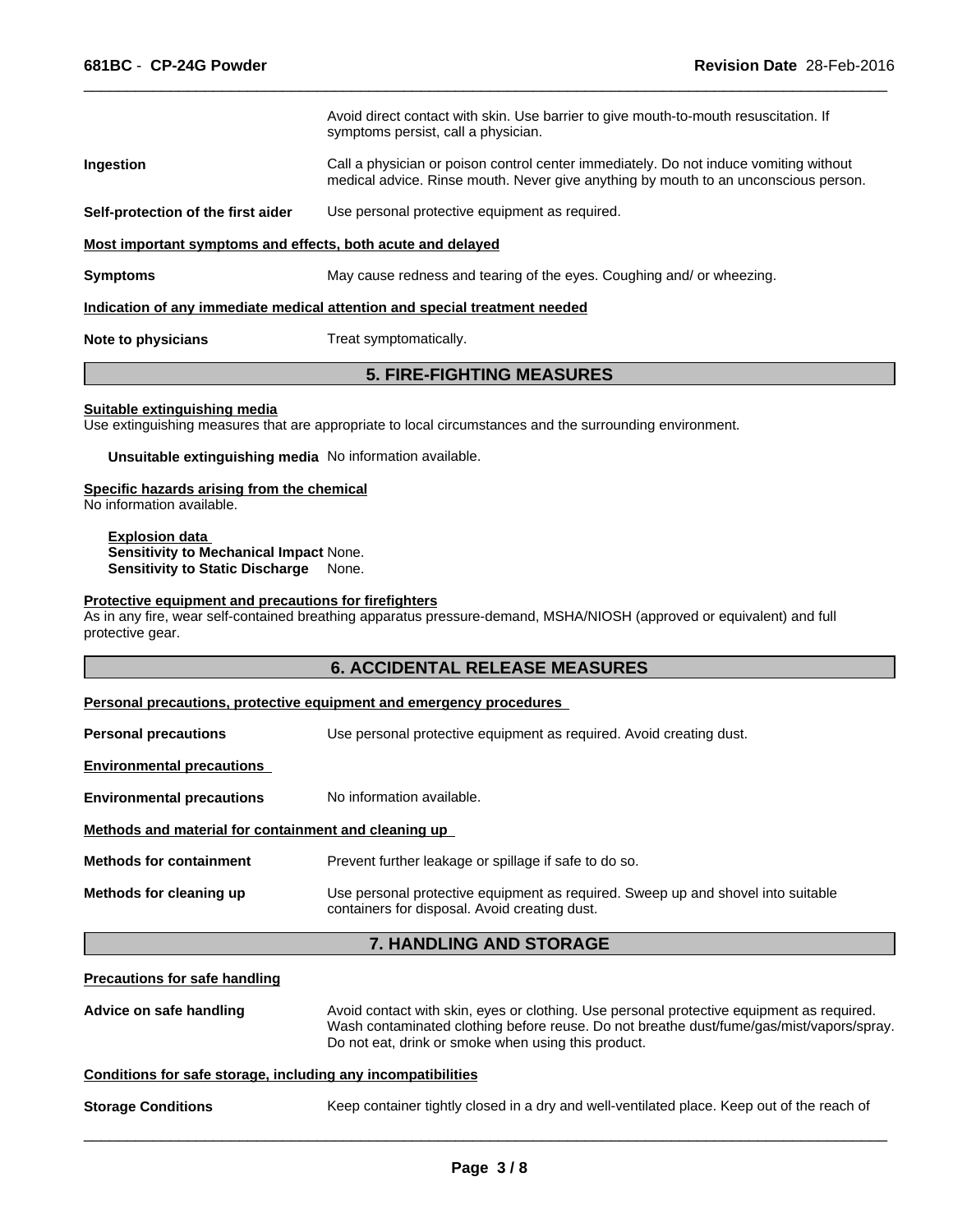children.

**Incompatible materials Hydrogen fluoride. Strong bases.** 

# **8. EXPOSURE CONTROLS/PERSONAL PROTECTION**

 $\overline{\phantom{a}}$  ,  $\overline{\phantom{a}}$  ,  $\overline{\phantom{a}}$  ,  $\overline{\phantom{a}}$  ,  $\overline{\phantom{a}}$  ,  $\overline{\phantom{a}}$  ,  $\overline{\phantom{a}}$  ,  $\overline{\phantom{a}}$  ,  $\overline{\phantom{a}}$  ,  $\overline{\phantom{a}}$  ,  $\overline{\phantom{a}}$  ,  $\overline{\phantom{a}}$  ,  $\overline{\phantom{a}}$  ,  $\overline{\phantom{a}}$  ,  $\overline{\phantom{a}}$  ,  $\overline{\phantom{a}}$ 

#### **Control parameters**

# **Exposure Guidelines** .

| <b>Chemical Name</b>                              | <b>ACGIH TLV</b>                                    | <b>OSHA PEL</b>                                                                                                                                                                     | <b>NIOSH IDLH</b>                                                                 |
|---------------------------------------------------|-----------------------------------------------------|-------------------------------------------------------------------------------------------------------------------------------------------------------------------------------------|-----------------------------------------------------------------------------------|
| Quartz<br>14808-60-7                              | TWA: 0.025 mg/m <sup>3</sup> respirable<br>fraction | $(30)/(%SiO2 + 2)$ mg/m <sup>3</sup> TWA<br>total dust<br>: $(250)/(%SiO2 + 5)$ mppcf TWA<br>respirable fraction<br>$(10)/(%SiO2 + 2)$ mg/m <sup>3</sup> TWA<br>respirable fraction | IDLH: 50 $mq/m3$ respirable dust<br>TWA: $0.05$ mg/m <sup>3</sup> respirable dust |
| Silicate(2-), hexafluoro-, disodium<br>16893-85-9 | TWA: 2.5 mg/m <sup>3</sup> $F$                      | TWA: 2.5 mg/m <sup>3</sup> $F$<br>TWA: $2.5 \text{ mg/m}^3$ dust                                                                                                                    | TWA: 2.5 mg/m <sup>3</sup> $F$                                                    |
| Bentonite<br>1302-78-9                            | TWA: 1 $mq/m3$ respirable fraction                  | $\blacksquare$                                                                                                                                                                      |                                                                                   |

*NIOSH IDLH Immediately Dangerous to Life or Health*

# **Appropriate engineering controls**

| <b>Engineering Controls</b> | Showers              |  |
|-----------------------------|----------------------|--|
|                             | Eyewash stations     |  |
|                             | Ventilation systems. |  |

#### **Individual protection measures, such as personal protective equipment**

| <b>Eye/face protection</b>            | Wear safety glasses with side shields (or goggles).                                                                                                                                                                                                                                                                              |
|---------------------------------------|----------------------------------------------------------------------------------------------------------------------------------------------------------------------------------------------------------------------------------------------------------------------------------------------------------------------------------|
| Skin and body protection              | Wear protective gloves and protective clothing.                                                                                                                                                                                                                                                                                  |
| <b>Respiratory protection</b>         | If exposure limits are exceeded or irritation is experienced, NIOSH/MSHA approved<br>respiratory protection should be worn. Positive-pressure supplied air respirators may be<br>required for high airborne contaminant concentrations. Respiratory protection must be<br>provided in accordance with current local regulations. |
| <b>General Hygiene Considerations</b> | Handle in accordance with good industrial hygiene and safety practice.                                                                                                                                                                                                                                                           |

# **9. PHYSICAL AND CHEMICAL PROPERTIES**

# **Information on basic physical and chemical properties**

| <b>Physical state</b><br>Appearance<br>Color | Solid<br>powder<br>Light gray | Odor<br>Odor threshold | None<br>No information available |
|----------------------------------------------|-------------------------------|------------------------|----------------------------------|
| <b>Property</b>                              | <b>Values</b>                 | Remarks • Method       |                                  |
| рH                                           | $-7$                          |                        |                                  |
| Melting point / freezing point               | 1650 °C<br>3002 $\degree$ F   |                        |                                  |
| Boiling point / boiling range                | 3002 °F<br>1650 °C            |                        |                                  |
| <b>Flash point</b>                           | No information available      |                        |                                  |
| <b>Evaporation rate</b>                      | No information available      |                        |                                  |
| Flammability (solid, gas)                    | No information available      |                        |                                  |
| <b>Flammability Limit in Air</b>             |                               |                        |                                  |
| Upper flammability limit:                    | No information available      |                        |                                  |
| Lower flammability limit:                    | No information available      |                        |                                  |
| Vapor pressure                               | No information available      |                        |                                  |
| Vapor density                                | No information available      |                        |                                  |
| <b>Relative density</b>                      | 2.7                           |                        |                                  |
| <b>Water solubility</b>                      | Insoluble in water            |                        |                                  |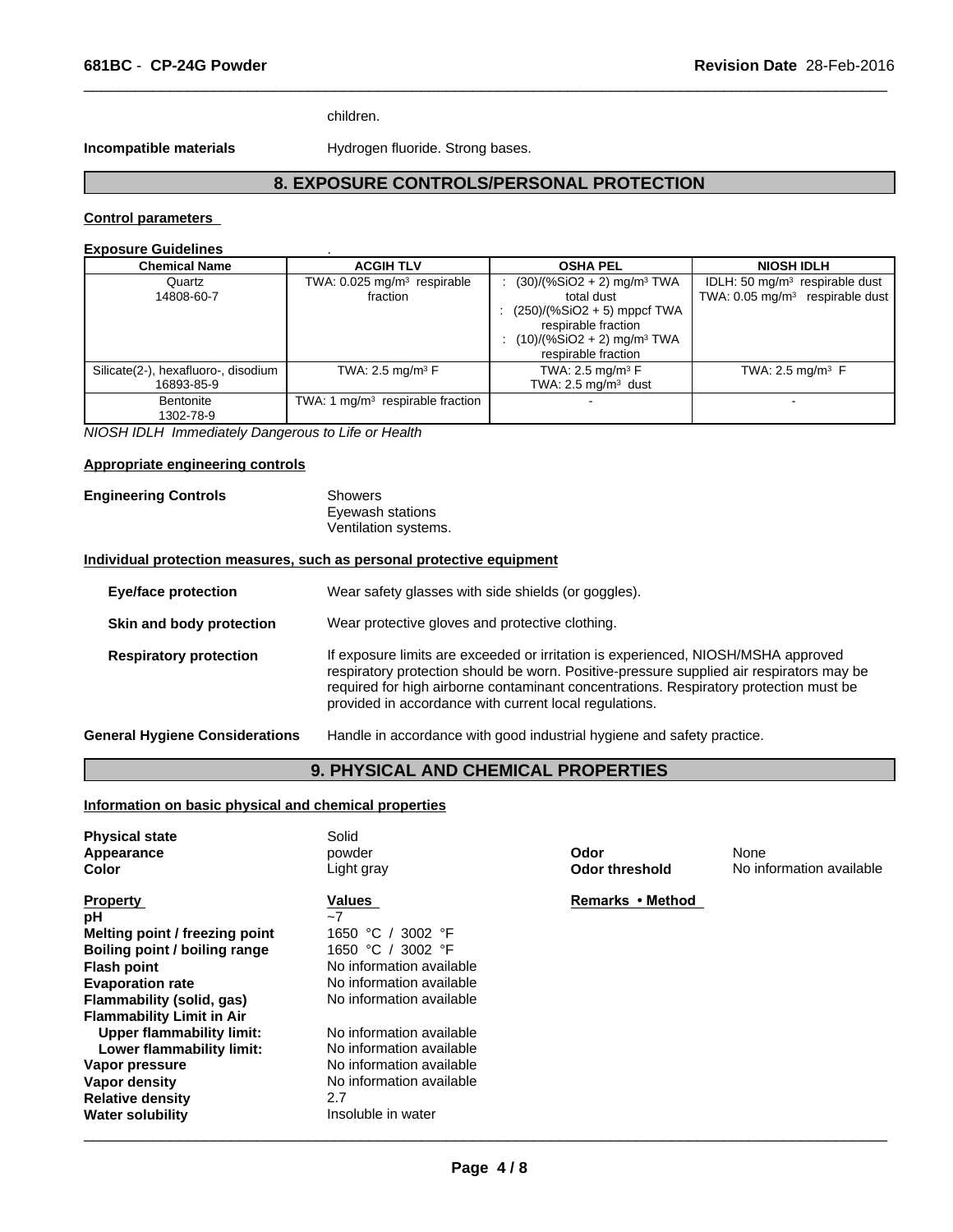**Explosive properties** Not an explosive<br> **Oxidizing properties** Not applicable **Oxidizing properties Dynamic viscosity No information available** Not applicable **Solubility in other solvents Autoignition temperature** No information available<br> **Decomposition temperature** No information available **Decomposition temperature Kinematic viscosity** No information available Not applicable

#### **Other Information**

**VOC Content (%)** 0 g/L<br>**Density** No in

No information available **No information available** 

**Softening point No information available**<br> **Molecular weight No information available No information available Density Density Density Research Allen Montanager and No information available Bulk density No information available No information available** 

 $\overline{\phantom{a}}$  ,  $\overline{\phantom{a}}$  ,  $\overline{\phantom{a}}$  ,  $\overline{\phantom{a}}$  ,  $\overline{\phantom{a}}$  ,  $\overline{\phantom{a}}$  ,  $\overline{\phantom{a}}$  ,  $\overline{\phantom{a}}$  ,  $\overline{\phantom{a}}$  ,  $\overline{\phantom{a}}$  ,  $\overline{\phantom{a}}$  ,  $\overline{\phantom{a}}$  ,  $\overline{\phantom{a}}$  ,  $\overline{\phantom{a}}$  ,  $\overline{\phantom{a}}$  ,  $\overline{\phantom{a}}$ 

# **10. STABILITY AND REACTIVITY**

**Reactivity** 

No data available

**Chemical stability** Stable under recommended storage conditions. **Possibility of Hazardous Reactions** Hazardous polymerization does not occur. **Conditions to avoid** dust formation. **Incompatible materials** Hydrogen fluoride. Strong bases. **Hazardous Decomposition Products** None known based on information supplied.

# **11. TOXICOLOGICAL INFORMATION**

#### **Information on likely routes of exposure**

#### **Product Information**

| <b>Inhalation</b>   | Inhalation overexposure to free crystalline silica may cause delayed lung injury including<br>silicosis, a disabling and potentially fatal lung disease. |
|---------------------|----------------------------------------------------------------------------------------------------------------------------------------------------------|
| Eye contact         | No data available.                                                                                                                                       |
| <b>Skin contact</b> | No data available.                                                                                                                                       |

**Ingestion** Harmful if swallowed.

| <b>Chemical Name</b>                                | Oral LD50            | <b>Dermal LD50</b> | <b>Inhalation LC50</b> |
|-----------------------------------------------------|----------------------|--------------------|------------------------|
| Quartz<br>14808-60-7                                | $=$ 500 mg/kg (Rat)  |                    |                        |
| Silicate(2-), hexafluoro-, disodium<br>  16893-85-9 | $= 125$ mg/kg (Rat)  |                    |                        |
| Bentonite<br>1302-78-9                              | $>$ 5000 mg/kg (Rat) |                    |                        |

#### **Information on toxicological effects**

**Symptoms Coughing and/ or wheezing. May cause redness and tearing of the eyes.** 

#### **Delayed and immediate effects as well as chronic effects from short and long-term exposure**

**Sensitization** No information available. \_\_\_\_\_\_\_\_\_\_\_\_\_\_\_\_\_\_\_\_\_\_\_\_\_\_\_\_\_\_\_\_\_\_\_\_\_\_\_\_\_\_\_\_\_\_\_\_\_\_\_\_\_\_\_\_\_\_\_\_\_\_\_\_\_\_\_\_\_\_\_\_\_\_\_\_\_\_\_\_\_\_\_\_\_\_\_\_\_\_\_\_\_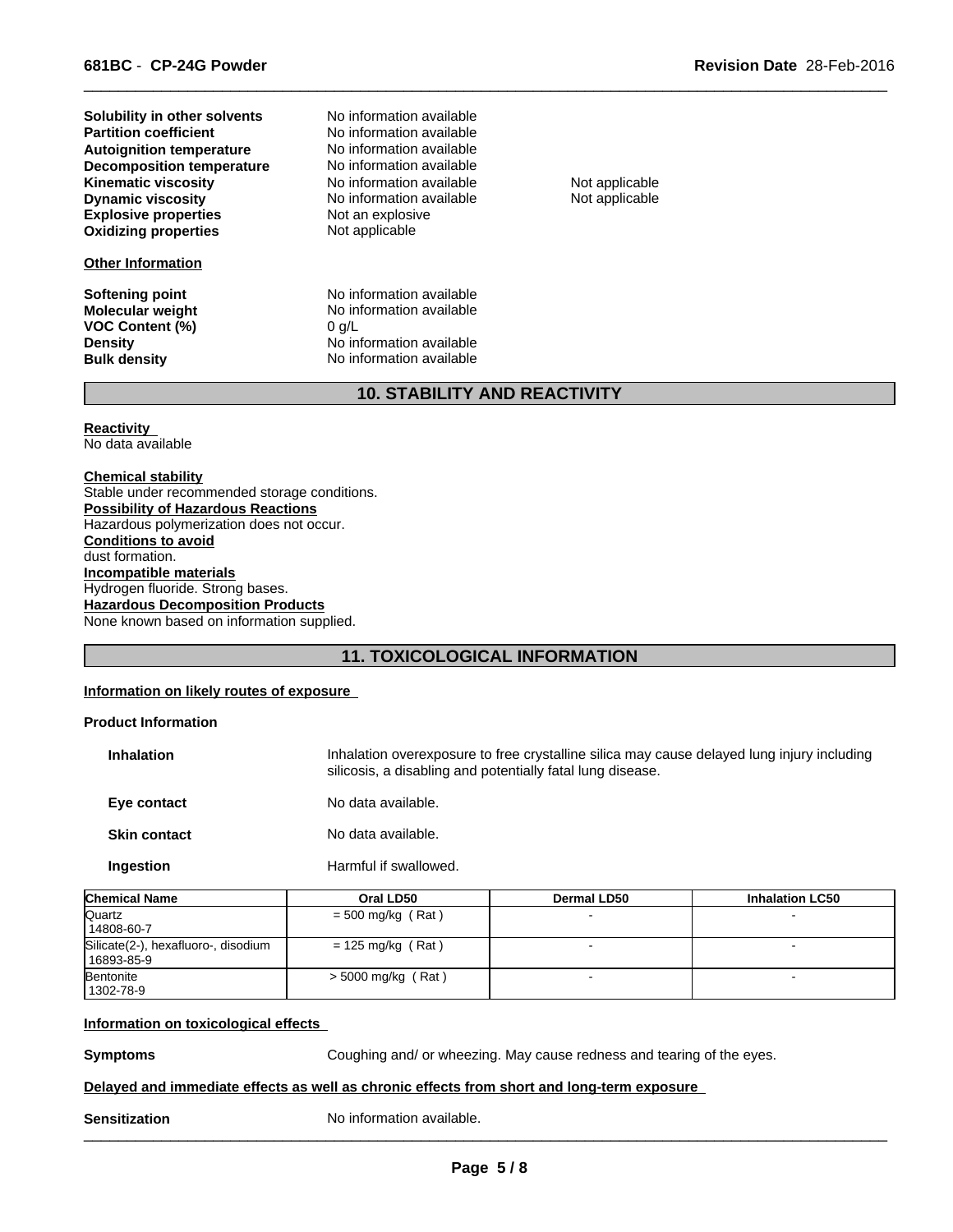| <b>Chemical Name</b>                                                                                                                                                                                               | <b>ACGIH</b>                                           | <b>IARC</b>                                                                                                                             | <b>NTP</b> | <b>OSHA</b> |
|--------------------------------------------------------------------------------------------------------------------------------------------------------------------------------------------------------------------|--------------------------------------------------------|-----------------------------------------------------------------------------------------------------------------------------------------|------------|-------------|
| Quartz<br>14808-60-7                                                                                                                                                                                               | A2                                                     | Group 1                                                                                                                                 | Known      | Х           |
| Silicate(2-), hexafluoro-,<br>ldisodium<br>16893-85-9                                                                                                                                                              |                                                        | Group 3                                                                                                                                 |            | X           |
| IARC (International Agency for Research on Cancer)<br>Group 1 - Carcinogenic to Humans<br>Not classifiable as a human carcinogen<br>NTP (National Toxicology Program)<br>Known - Known Carcinogen<br>$X$ - Present |                                                        | OSHA (Occupational Safety and Health Administration of the US Department of Labor)                                                      |            |             |
| <b>Reproductive toxicity</b><br>STOT - single exposure<br><b>STOT - repeated exposure</b>                                                                                                                          | No information available.<br>No information available. | Causes damage to organs through prolonged or repeated exposure if inhaled. May cause<br>disorder and damage to the. Respiratory system. |            |             |
| <b>Target Organ Effects</b><br><b>Aspiration hazard</b>                                                                                                                                                            | No information available.                              | Respiratory system, lungs, Eyes.                                                                                                        |            |             |

 $\overline{\phantom{a}}$  ,  $\overline{\phantom{a}}$  ,  $\overline{\phantom{a}}$  ,  $\overline{\phantom{a}}$  ,  $\overline{\phantom{a}}$  ,  $\overline{\phantom{a}}$  ,  $\overline{\phantom{a}}$  ,  $\overline{\phantom{a}}$  ,  $\overline{\phantom{a}}$  ,  $\overline{\phantom{a}}$  ,  $\overline{\phantom{a}}$  ,  $\overline{\phantom{a}}$  ,  $\overline{\phantom{a}}$  ,  $\overline{\phantom{a}}$  ,  $\overline{\phantom{a}}$  ,  $\overline{\phantom{a}}$ 

#### **The following values are calculated based on chapter 3.1 of the GHS document** .

| ATEmix (oral)                        | 855.00 mg/kg |
|--------------------------------------|--------------|
| <b>ATEmix (dermal)</b>               | 3.333.00     |
| <b>ATEmix (inhalation-dust/mist)</b> | 5.57         |

# **12. ECOLOGICAL INFORMATION**

#### **Ecotoxicity**

89 % of the mixture consists of components(s) of unknown hazards to the aquatic environment

| <b>Chemical Name</b>                | Algae/aguatic plants | Fish                              | Crustacea |
|-------------------------------------|----------------------|-----------------------------------|-----------|
| Silicate(2-), hexafluoro-, disodium |                      | 65: 96 h Poecilia reticulata mg/L |           |
| 16893-85-9                          |                      | LC50 static                       |           |
| Bentonite                           |                      | 19000: 96 h Oncorhynchus mykiss   |           |
| 1302-78-9                           |                      | mg/L LC50 static 8.0 - 19.0: 96 h |           |
|                                     |                      | Salmo gairdneri g/L LC50          |           |

#### **Persistence and degradability**

No information available.

#### **Bioaccumulation**

No information available.

# **Other adverse effects**

No information available

# **13. DISPOSAL CONSIDERATIONS**

# **Waste treatment methods**

Disposal should be in accordance with applicable regional, national and local laws and regulations.

 $\overline{\phantom{a}}$  ,  $\overline{\phantom{a}}$  ,  $\overline{\phantom{a}}$  ,  $\overline{\phantom{a}}$  ,  $\overline{\phantom{a}}$  ,  $\overline{\phantom{a}}$  ,  $\overline{\phantom{a}}$  ,  $\overline{\phantom{a}}$  ,  $\overline{\phantom{a}}$  ,  $\overline{\phantom{a}}$  ,  $\overline{\phantom{a}}$  ,  $\overline{\phantom{a}}$  ,  $\overline{\phantom{a}}$  ,  $\overline{\phantom{a}}$  ,  $\overline{\phantom{a}}$  ,  $\overline{\phantom{a}}$ 

#### **Contaminated packaging Do not reuse container.**

| Chemical<br>Name                                         | $\cdots$<br><br>Waste Status<br>California<br>Hazardous |
|----------------------------------------------------------|---------------------------------------------------------|
| Silicat<br>. .<br>hexafluoro-<br>disodium<br>11 H<br>. . | coxic                                                   |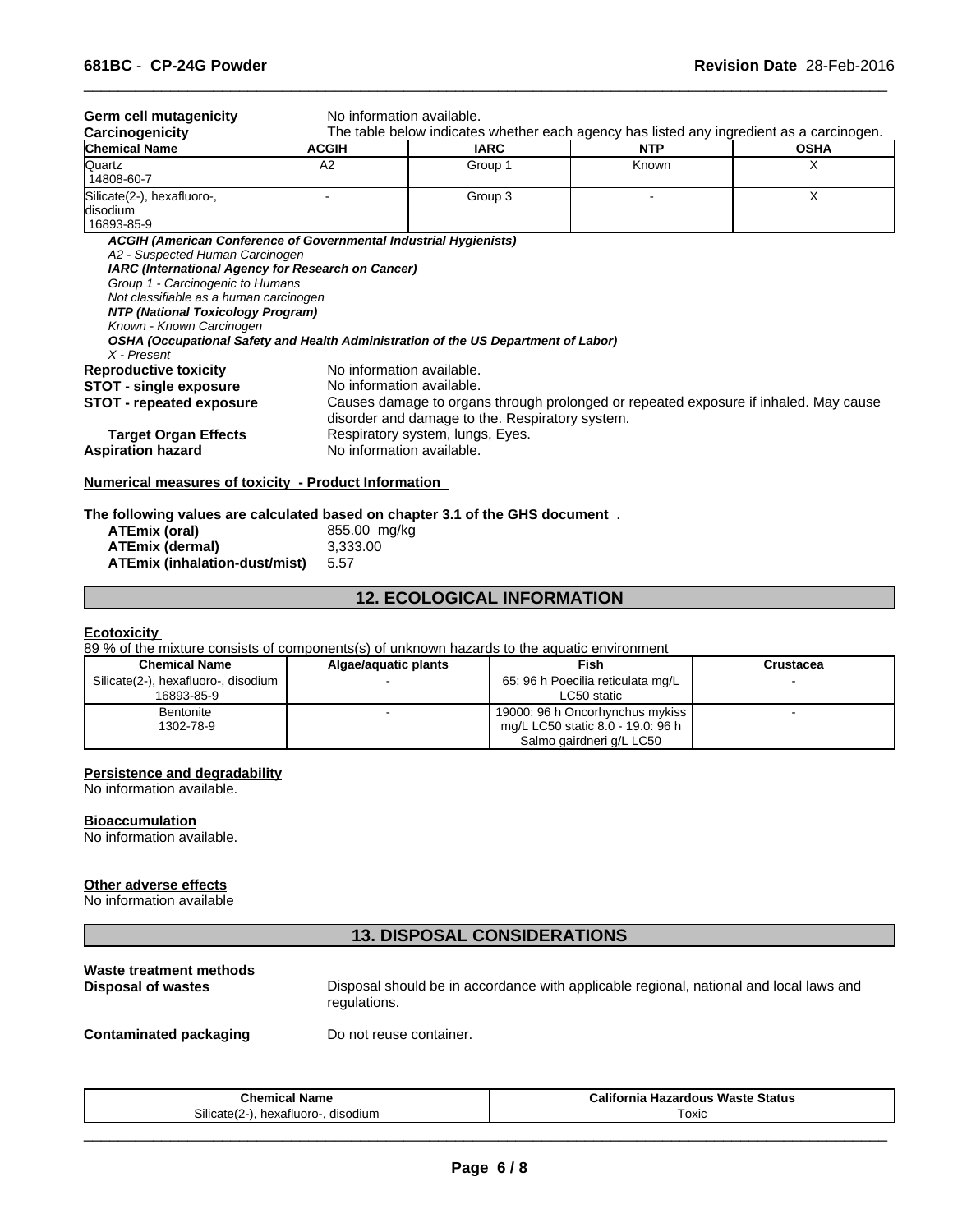16893-85-9 **14. TRANSPORT INFORMATION**

 $\overline{\phantom{a}}$  ,  $\overline{\phantom{a}}$  ,  $\overline{\phantom{a}}$  ,  $\overline{\phantom{a}}$  ,  $\overline{\phantom{a}}$  ,  $\overline{\phantom{a}}$  ,  $\overline{\phantom{a}}$  ,  $\overline{\phantom{a}}$  ,  $\overline{\phantom{a}}$  ,  $\overline{\phantom{a}}$  ,  $\overline{\phantom{a}}$  ,  $\overline{\phantom{a}}$  ,  $\overline{\phantom{a}}$  ,  $\overline{\phantom{a}}$  ,  $\overline{\phantom{a}}$  ,  $\overline{\phantom{a}}$ 

| <b>DOT</b>  | Not regulated |
|-------------|---------------|
| <b>TDG</b>  | Not regulated |
| <b>IATA</b> | Not regulated |
| <b>IMDG</b> | Not regulated |

# **15. REGULATORY INFORMATION**

| <b>International Inventories</b> |          |  |
|----------------------------------|----------|--|
| <b>TSCA</b>                      | Complies |  |
| <b>DSL/NDSL</b>                  | Complies |  |
| <b>EINECS/ELINCS</b>             | Complies |  |
| <b>IECSC</b>                     | Complies |  |
| <b>KECL</b>                      | Complies |  |
| <b>PICCS</b>                     | Complies |  |
| <b>AICS</b>                      | Complies |  |

#### **Legend:**

**TSCA** - United States Toxic Substances Control Act Section 8(b) Inventory **DSL/NDSL** - Canadian Domestic Substances List/Non-Domestic Substances List **EINECS/ELINCS** - European Inventory of Existing Chemical Substances/European List of Notified Chemical Substances **ENCS** - Japan Existing and New Chemical Substances **IECSC** - China Inventory of Existing Chemical Substances **KECL** - Korean Existing and Evaluated Chemical Substances **PICCS** - Philippines Inventory of Chemicals and Chemical Substances **AICS** - Australian Inventory of Chemical Substances

### **US Federal Regulations**

# **SARA 313**

Section 313 of Title III of the Superfund Amendments and Reauthorization Act of 1986 (SARA). This product does not contain any chemicals which are subject to the reporting requirements of the Act and Title 40 of the Code of Federal Regulations, Part 372

| <b>SARA 311/312 Hazard Categories</b> |
|---------------------------------------|
|---------------------------------------|

| Acute health hazard               | Yes |
|-----------------------------------|-----|
| <b>Chronic Health Hazard</b>      | Yes |
| Fire hazard                       | No. |
| Sudden release of pressure hazard | No  |
| <b>Reactive Hazard</b>            | N٥  |

#### **CWA (Clean Water Act)**

This product does not contain any substances regulated as pollutants pursuant to the Clean Water Act (40 CFR 122.21 and 40 CFR 122.42)

#### **CERCLA**

This material, as supplied, does not contain any substances regulated as hazardous substances under the Comprehensive Environmental Response Compensation and Liability Act (CERCLA) (40 CFR 302) or the Superfund Amendments and Reauthorization Act (SARA) (40 CFR 355). There may be specific reporting requirements at the local, regional, or state level pertaining to releases of this material

# **US State Regulations**

#### **California Proposition 65**

This product contains the following Proposition 65 chemicals

| <b>Chemical Name</b>                                          | --<br>---<br>Proposition 65<br><br>California |
|---------------------------------------------------------------|-----------------------------------------------|
| $\sim$ $\sim$<br>$\triangle$ 808-60<br><br>wu.<br>.<br>ິ<br>т | شarcınoαer                                    |
|                                                               |                                               |